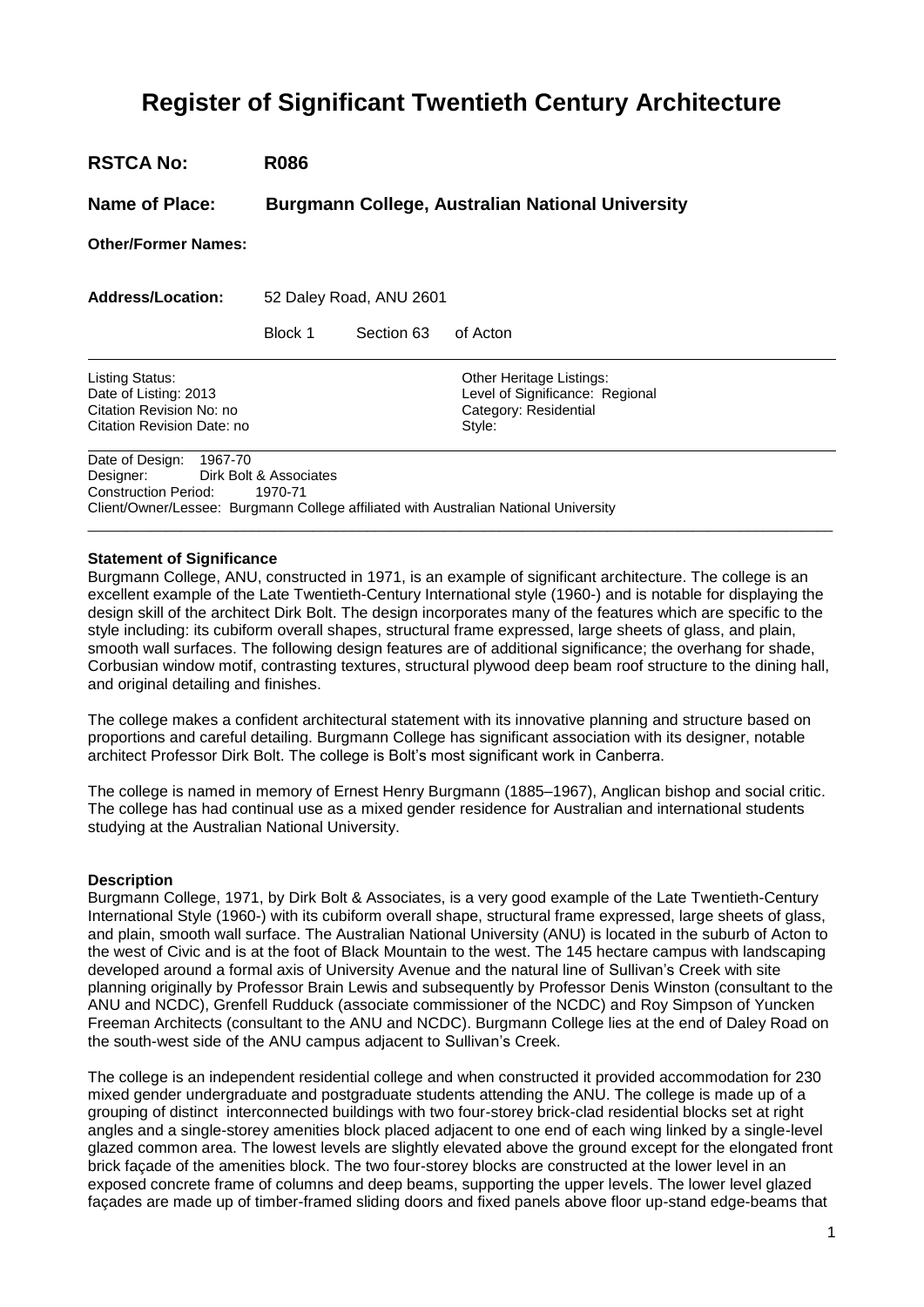are in turn supported on a triangulated column base at the ground level. The residential wings have three levels of student accommodation and establish a horizontal line at roof level. Vertical terminating blocks that extended out away from the courtyard side complete the external form. The long façades to the upper three levels incorporate deeply-recessed full-length ribbon-glazing with precast-concrete sills and glazed eaves soffits. The brick control joints to the external walls are in staggered horizontal panels with projecting precast-concrete rainwater overflows, each centered on a control joint. This composition results in a form where the upper-level brickwork appears to float above the lower level.

As a contrast to the two four-storey blocks the single-storey amenity building is a low-level broad architectural statement which includes a one-and-a-half storey-height dining hall to the southern half, with the kitchen and associated facilities to the northern half. To the west of the kitchen are the senior Common room and private dining room, both set either side of an internal courtyard. The formal entry to the college, in Block B, is approached from the south-east, south of the dining hall, along a straight path and over a timber bridge.

The slightly elevated ground level of Block B houses offices for administration and services, all set out on the module of the concrete columns. The glazed ground floor levels of the two residential blocks have a continuous quarry-tiled raised sill 340 mm above the floor level. A short corridor to the right of the entry leads to a small lobby. To the right of the lobby is the dining hall; to the left the circulation stairs up to the student accommodation, and straight ahead is the link to residential Block A. The north-west façade of the link is fully glazed and looks out onto a large partially enclosed landscaped area.

The square plan of Block C is divided into two main functions, the dining hall to the south-west and the kitchen and associated stores and service rooms to the north-east. The dining hall is a double square in plan. The roof of the dining hall was constructed with an exposed 760 mm deep one-way plywood-clad deepbeam system. The south-west glazed wall was timber framed, in eight 9'10"-high (3 m) horizontal panels of five vertical divisions, and overlooks the entry path and landscaping. The timber framed glazing has been altered with double doors and open able aluminum framed glazing installed. The deep fascias are clad externally with horizontal timber boarding. The single-storey height south-west elongated brick portion of Block C houses storage at the southern end, service-yards at the northern end, and facilities for kitchen staff, all behind a long plain face-brick wall. The elongated street façade is animated with deciduous vines supported by a steel and timber-framed pergola over a continuous seat-height brick planter. The wall and vines can be lit at night by down lights built into the steel frame of the pergola.

As with Block B the divisions for the various recreational spaces in Block A were determined by the module of the first floor concrete deep-beam structural system. At ceiling level, between the deep beams, there is a wide central services bulkhead, with a ceiling height at 2.82 m. The ceiling steps up a metre along both sides of the bulkhead, extending to the perimeter edge beam. The rooms are lit by continuous concealed lighting. The stairs up to the accommodation rooms are at each end of the

residential blocks with open-tread return stairs closest to Block C, detailed with square steel posts and timber rails.

The plan for the accommodation rooms is repeated on all three levels with 18 rooms along each side served from two common corridors either side of a central service core. The double corridor layout provides accommodation rooms to the full extent of each floor. The return ends include rooms on the outer side of a single two-sided corridor and stairs and service rooms placed on the inner side. Each floor originally had two open communal spaces, one within the core area, and the other in the return end overlooking the courtyard. The latter is now enclosed to provide additional accommodation. Each student room includes a sink and a built-in wardrobe. The closely-spaced brickwork walls form a load-bearing masonry structure, repeated at each floor, which supports a simple flat floor/ceiling slab. Each room originally had full-width fixed glazing in aluminum frames extending 760 mm above the 1.12 m sill. This glazing has been altered to include framed sliding aluminum glazing. Incorporated in the eaves above the glazing was a sliding glazing system, laid on the flat, above the window head. These provided natural ventilation and additional natural lighting but have now been fixed in a closed position. The walls are extended between each room out to the external brickwork above window head height with support provided by cantilevered brickwork steel lintels with 250 mm precast concrete corbel beams built into and set flush with each room's brick dividing wall.

The brick-veneer residence for the Master of the college is located at the end of Block A at the northern edge of the site overlooking a generous private garden.

Other architectural elements of the Late Twentieth-Century International style (1960-) displayed by the building that relate to the external forms are:

- overhang for shade;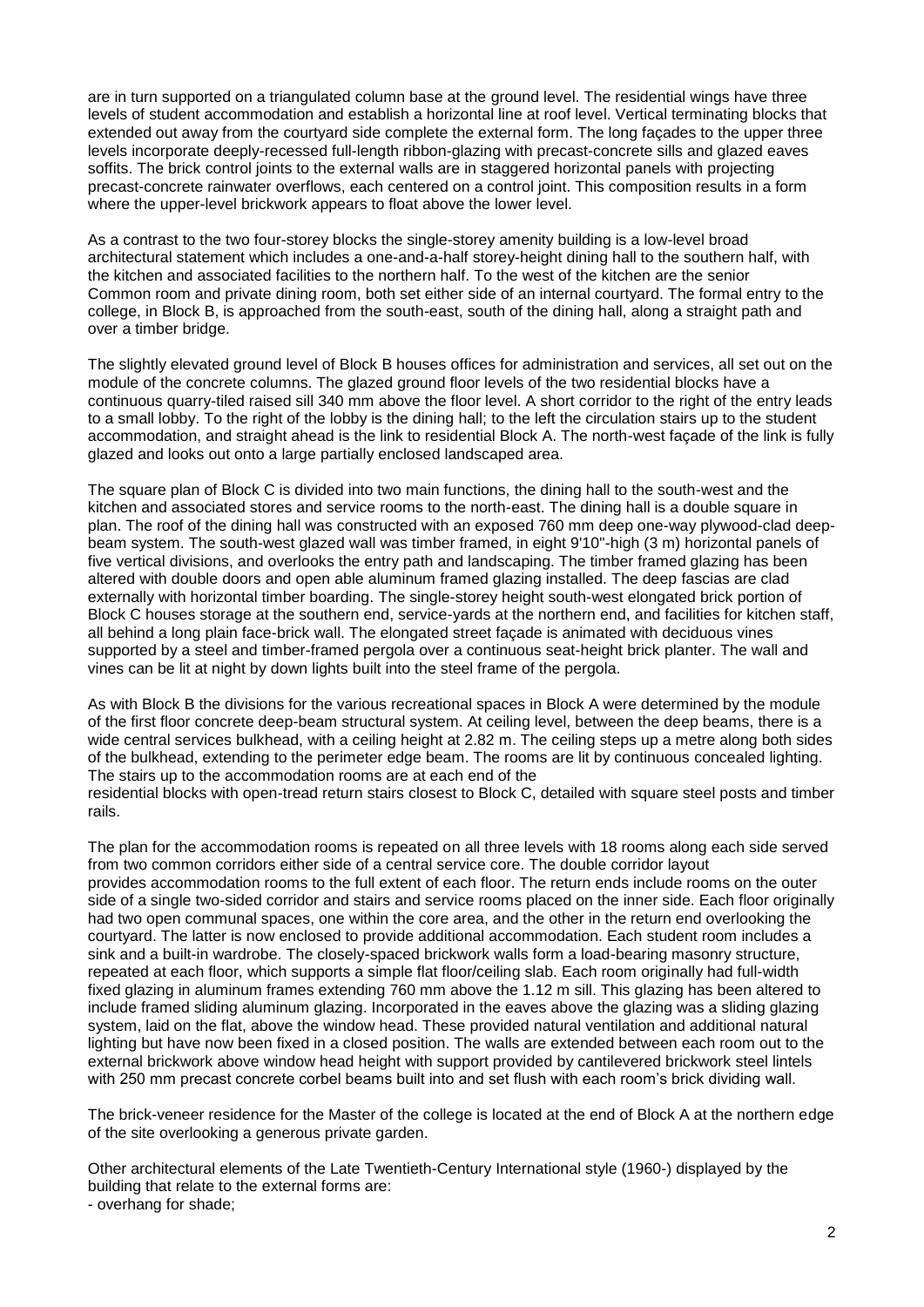- Corbusian window motif, (horizontal strip windows) and

- contrasting textures (face brickwork, smooth concrete columns and beams, and timber boarding)"

The additional significant design features are; the plywood clad deep beam roof structure to the dining hall and the front brick wall that faces on to the street with its pergola and lighting.

While there are many student residence buildings on the university campuses in Canberra arguably only three are of great architectural significance. Burgmann College can be contrasted with the University of Canberra Student Residences Group 2, 1975, and ANU's Toad Hall, 1977, both by John Andrews International. The former an examples of the combination of the Late Twentieth-Century International style and Late Twentieth-Century Brutalist style and the later an example of the Late Twentieth-Century International style. The Student Residences Group 2 in off-form concrete with its bedroom clusters around common rooms all expressed in strong, robust, forthright architecture stepping down the slope of the site and the face brick Toad Hall which has an irregular interlocking plan of bedroom clusters around common rooms.

### **Condition and Integrity**

The residences are well maintained and in good condition.

### **Background/History**

Burgmann College is an amalgam of five churches; Anglican, Uniting, Presbyterian, Baptist and Churches of Christ and was named after Ernest Henry Burgmann (1885–1967), Anglican bishop and social critic, who was Bishop of Canberra and Goulburn from 1950-1960.

The first meeting to plan the college took place in the middle of 1964. Dirk Bolt was commissioned to design the residential college in 1965, however, it was not until March 1967 that the first master plan for the college was agreed upon. The brief required facilities for 500 residents, including a multi-denominational chapel/library and common support areas. Financial appeals commenced in 1967 with support from the Rt. Hon. Harold Holt, Prime Minister, the Hon. Gough Whitlam, Leader of the Opposition and the Hon. John Gorton, Minister for Education. The construction of the college was completed in 1971 and was officially opened by the Hon. David Fairbairn, Minister for Education and Science, in July. Bolt's plan for the college and to an extent the elevations, were determined by proportion, derived by the golden mean (or golden ratio) and the square. Bolt's first two years of formative education at the Technische Hoge School Delft, The Netherlands, was in part grounded in the influential Dutch architect and teacher Hendrik Petrus Berlage's call for 'truth' in the use of materials, 'truth' in the creation of space, and 'truth' in the orderliness of proportion. Berlage reasoned that architecture founded on geometry would stand the test of time. The college as built includes less than half of the 1970 final master plan. Bolt's plan of four wings semi-enclosing a courtyard and chapel/library have not been realised. Instead the college has constructed separate accommodation blocks to the north-west.

The use of structural plywood lined deep beams (vertical-member parallel-chord timber frame) to the dining hall was pioneering at that time. Throughout the 1960s and 1970s the use of materials to get the most for the least from a structural system was a major design theme of modern architecture. Bolt had designed structural plywood lined deep beams for the Bahr House, Garran, ACT, 1968, (placed on the ACT Heritage Register) to enable fully glazed facades uninterrupted by structural members. The system was similar in part to the side by side prefabricated exposed triangulated plywood beams use to form the roof of Guardian House, the former Woden Canteen, 1969, by Ian McKay and Partners; formally on the ACT Heritage Register and now demolished.

The student residence is one of two shared residential type buildings Bolt designed in Canberra, the other being the Offices Sleeping Quarters, RAAF Base, Fairbairn, circa 1969. The precise form of the college and the spatial quality of its setting, allied with its innovative planning make it one of the architecturally important student residential colleges in Canberra and otherwise one of Canberra's more important buildings of its time.

Dirk Bolt migrated from The Netherlands to Hobart in 1951. On the completion of his architecture course in Hobart he was made a partner in the Hobart firm of Hartley Wilson and Bolt Architects and prior to his move to Canberra in 1964 was responsible for the design of many of Hobart's important modernist buildings. These included the Commercial Banking Company of Sydney building, Elizabeth Street, Hobart, stage 1 (1958) and stage 2 (1962); the Scottish Union Building at 152 Macquarie Street, Hobart (1962); University of Tasmania Christ College, Sandy Bay (1960); Cat and Fiddle Arcade, Hobart (1962); the Bathing Pavilion, Sandy Bay (1962), and Commonwealth Bank Glenorchy (1962). He collaborated with Hartley Wilson on the Hobart Savings Bank, the University of Tasmania Chemistry Building and the Cadbury Head Offices,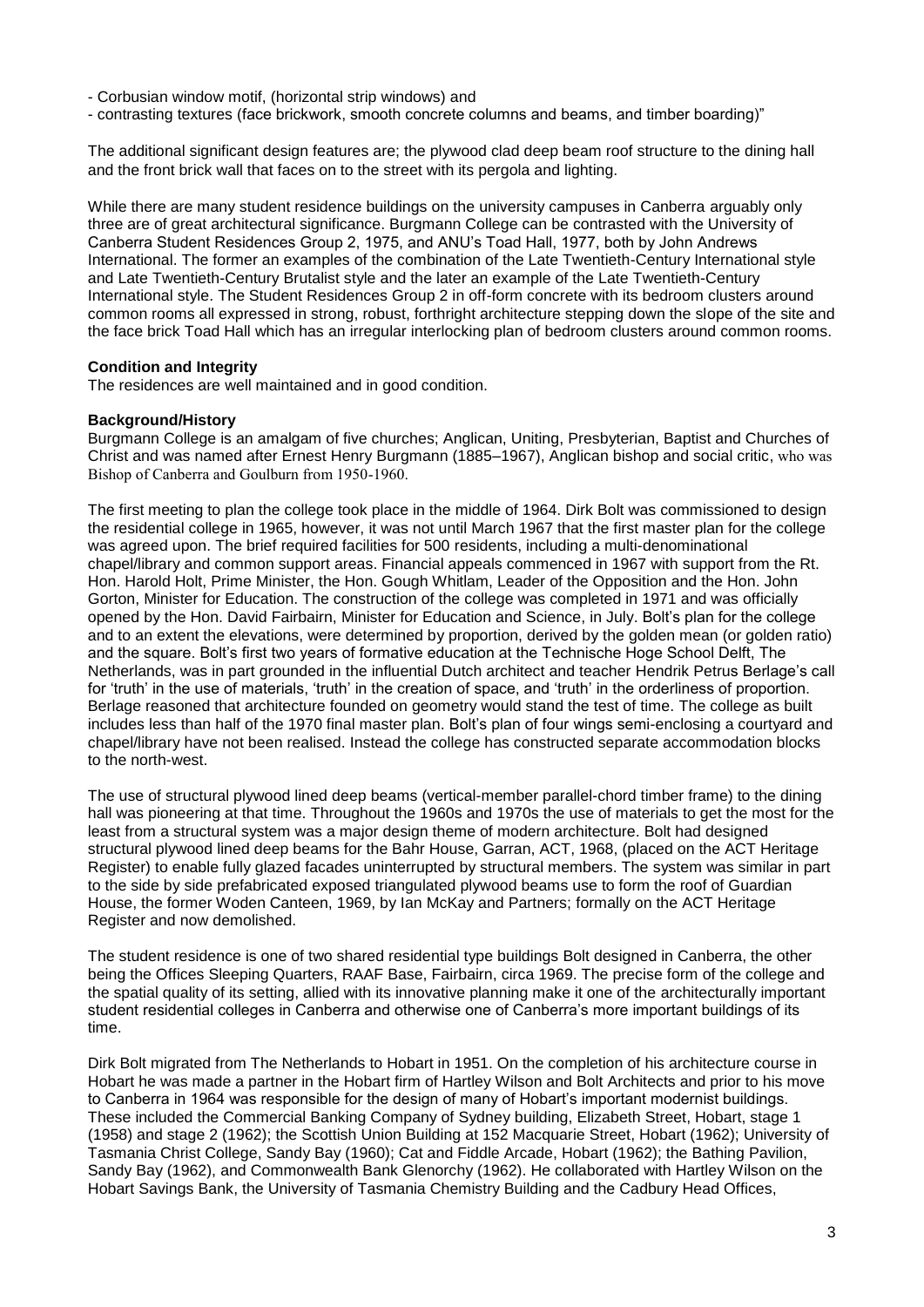Claremont (1962). He designed the State Government Offices at 10 Murray Street, Hobart (1967); his 1962 design being altered after he had

left Hobart for Canberra. Both the University of Tasmania Christ College and the Bathing Pavilion at Sandy Bay have been placed on the Tasmanian Heritage Register.

The Tasmanian Chapter of the RAIA acknowledged Bolt's 'outstanding service to the Chapter and the Institute over the past years' with an award in 1964, while the firm Hartley Wilson & Bolt was awarded the Triennial Design Award of the Tasmanian Chapter of the RAIA for the design of the Commercial Banking Company of Sydney Hobart Office (1958).

From late 1964 to 1971 Dirk Bolt practised architecture in Canberra and was a planning consultant to the NCDC responsible for the design of many of Canberra's neighbourhood and group centres allied with innovative multi-unit housing. Burgmann College is his major work in Canberra. The Church of Christ, Lyons, 1967, is his other important building in Canberra. Of the detached houses he designed during the 1960s in Canberra two have been awarded the Australian Institute of Architects ACT Chapter Twenty Five Year Award for their design, construction and integrity.

Bolt left Canberra in 1971 to work for the United Nations in Africa and later other developing countries in Africa, Asia and the Pacific. He was appointed professor of urban planning and management, ITC-Enschede, the Netherlands, from 1992 to 1995 where he developed remote sensing as a design tool for planning mega cities in developing countries. He was a prolific writer and consulted on low energy planning and sustainable development, developing proposals with respect to the relationship of urban form, technology and energy, and options for change.

Prominent Australians including Prime Minister Kevin Rudd and Minister Peter Garret were residents of the college in the 1970s. The university students value the residence as a pleasant place to live and study.

### **Analysis against the Commonwealth Heritage criteria**

- a) the place has significant heritage value because of the place's importance in the course, or pattern, of Australia's natural or cultural history.
- b) the place has significant heritage value because of the place's possession of uncommon, rare or endangered aspects of Australia's natural or cultural history.
- c) the place has significant heritage value because of the place's potential to yield information that will contribute to an understanding of Australia's natural or cultural history.

Through its architectural style and planning this building will contribute to an understanding of Australia's cultural history. It is a significant example of the Late Twentieth-Century International style (1960-). Experiencing heritage buildings enables the visitor to locate the building in its historical and environmental contexts and to place it within the knowledge domain of architectural, urban and environmental histories. These experiences readily enable the establishment, understanding and interpretation of the building's heritage value and significance. Burgmann College can be contrasted with the University of Canberra Student Residences Group 2, 1975, and ANU's Toad Hall, 1977, both by John Andrews International. The face brick Toad Hall has an irregular interlocking plan of bedroom clusters around common rooms with internal stairs and circulation while University of Canberra Student Residences Group 2 is in off-form concrete with its bedroom clusters around common rooms all expressed in strong, robust, forthright architecture stepping down the slope of the site.

- d) the place has significant heritage value because of the place's importance in demonstrating the principal characteristics of:
	- i. a class of Australia's natural or cultural places; or
	- a class of Australia's natural or cultural environments;

Burgmann College is a significant example of the Late Twentieth-Century International Style (1960-) with its cubiform overall shape, structural frame expressed, large sheets of glass, and plain, smooth wall surface. It is notable for displaying the high design skill of the architect Dirk Bolt. The following design features are of additional significance; the overhang for shade, Corbusian window motif, contrasting texture, and plywood deep beam roof structure of the dining hall. The student residence is valued by the RAIA as an excellent example of this style of architecture by a notable architect.